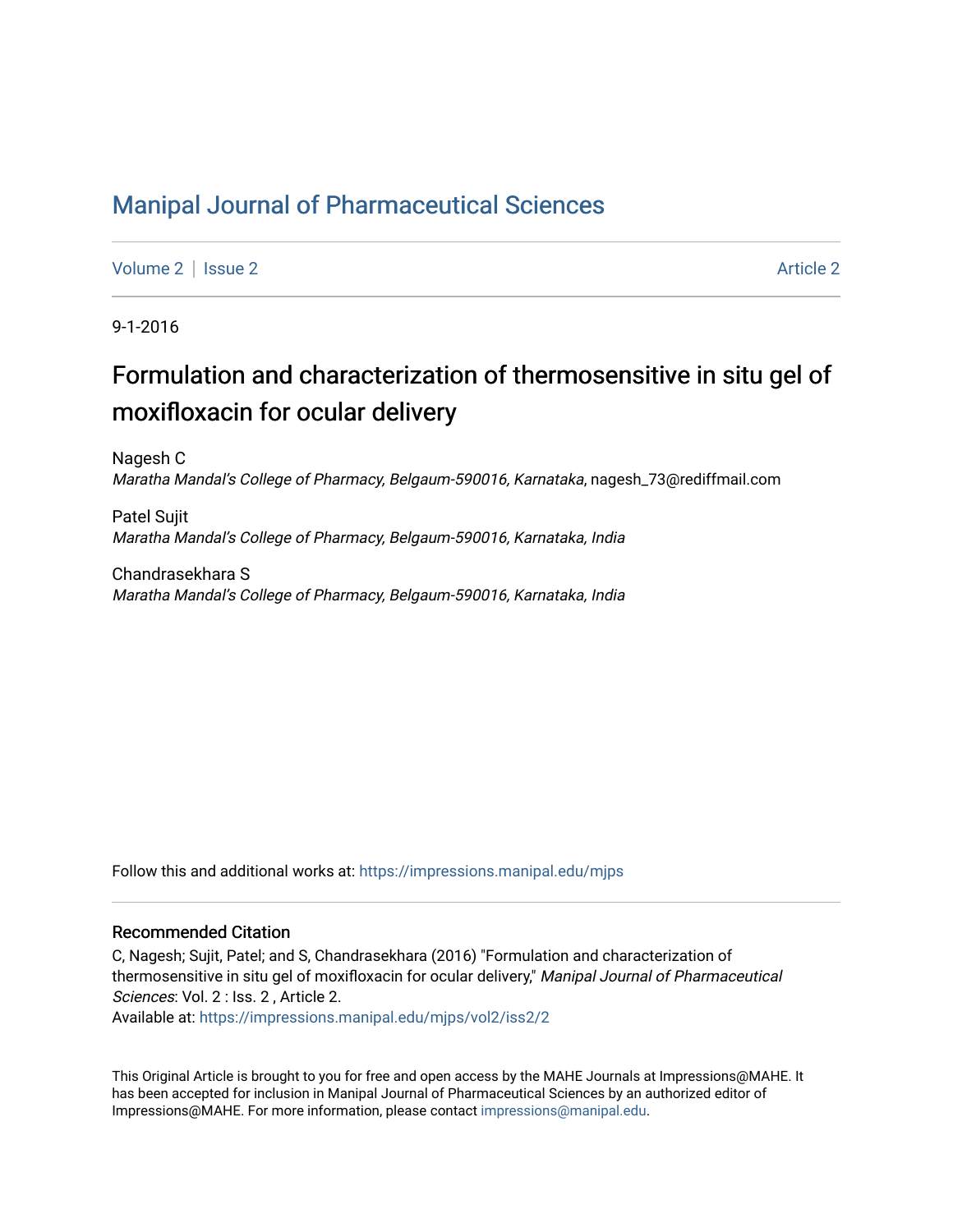#### Nagesh C, et al: Formulation and characterization of thermosensitive Original article

# **Formulation and characterization of thermosensitive in situ gel of moxifloxacin for ocular delivery**

**Nagesh C\*, Suma N, Patel Sujit, Chandrasekhara S**

Email: nagesh\_73@rediffmail.com

# **Abstract**

The objective of this work was to develop temperature triggered *in situ* ophthalmic gel of moxifloxacin using Pluronic F-127 as a gelling agent to improve duration of contact with cornea. These systems are used as eye drops as they undergo reversible phase transformation within the cul-de-sac and thereby increase the ocular bioavailability and reduce the administration frequency. In the present study, moxifloxacin (a fluoroquinolone antibiotic) was used as a model drug. The work was planned to formulate ophthalmic *in situ* gel using Pluronic F-127 a gelling agent with hydroxyl propyl methyl cellulose K4M as viscosity imparting agent, sodium chloride as a tonicity modifier and benzalkonium chloride as a preservative. All the formulations were evaluated for appearance, pH, drug content uniformity, *in vitro* gelation studies, rheological studies, test for sterility, *in vitro*  release studies and stability studies. Formulation PF2 was chosen as best formulation on the basis of its capacity to prolong the drug release till 8 hours. Percent drug content was 96.94±0.583%. The viscosity before gelation was  $15.0\pm 2.80$  cps and after gelation was  $683.3\pm 15.2$  cps at 20 rpm. The drug release was  $78.65\pm 1.71\%$  after 8 hours for PF2 formulation.

**Keywords:** *In situ* ocular gel**,** Moxifloxacin, Pluronic F-127, Sol-to-gel phase transition

#### **Introduction**

Conventional ophthalmic delivery systems such as eye drops often result in poor bioavailability and therapeutic response because of production of more tear fluid. This leads to rapid elimination of the drug from the ophthalmic cavity. To maintain the drug concentration in the affected site, it is necessary to instill eye drops very often, which leads to poor patient compliance. Addition of more quantity of drug in the formulation is an attempt to increase the bioavailability of the drug, but it is dangerous if the drug solution drains off. Local ophthalmic drug delivery systems can be prepared

#### **Dr Nagesh C\***

*Professor and Head, Department of Pharmaceutics, Maratha Mandal's College of Pharmacy, Belgaum-590016, Karnataka E-mail: nagesh\_73@rediffmail.com*

#### **Suma N, Patel Sujit, Chandrasekhara S**

*Department of Pharmaceutics, Maratha Mandal's College of Pharmacy, Belgaum-590016, Karnataka, India*

*\** Corresponding Author

using different classes of drugs like anti-infective, anti-inflammatory agents and autonomic agents to reduce the infections caused due to various types of bacteria, fungi, viruses and also to relieve intraocular tension in glaucoma. Various new type of ophthalmic drug delivery systems such as Ocuserts, ointments, suspensions, in situ gels etc.<sup>1-5</sup> have been developed to increase the ocular contact time and enhance the ophthalmic bioavailability.

Among the different novel ophthalmic drug delivery systems, *in situ* gelling systems have been found to be favorable dosage forms because of the increased contact time of drugs with corneal tissues, which results in increased bioavailability. These dosage forms are prepared using different types of polymers, which aid in the conversion of solution to gel due to change in specific physical and chemical conditions (pH, temperature, ions) in their environment; the ophthalmic cavity in this case. Basically three methods are used to prepare *in situ* gels, these

How to cite this article: Nagesh C, Suma N, Sujit P, Chandrasekhara S. Formulation and characterization of thermosensitive in situ gel of moxifloxacin for ocular delivery. *MJPS* 2016; 2(2): 4-11.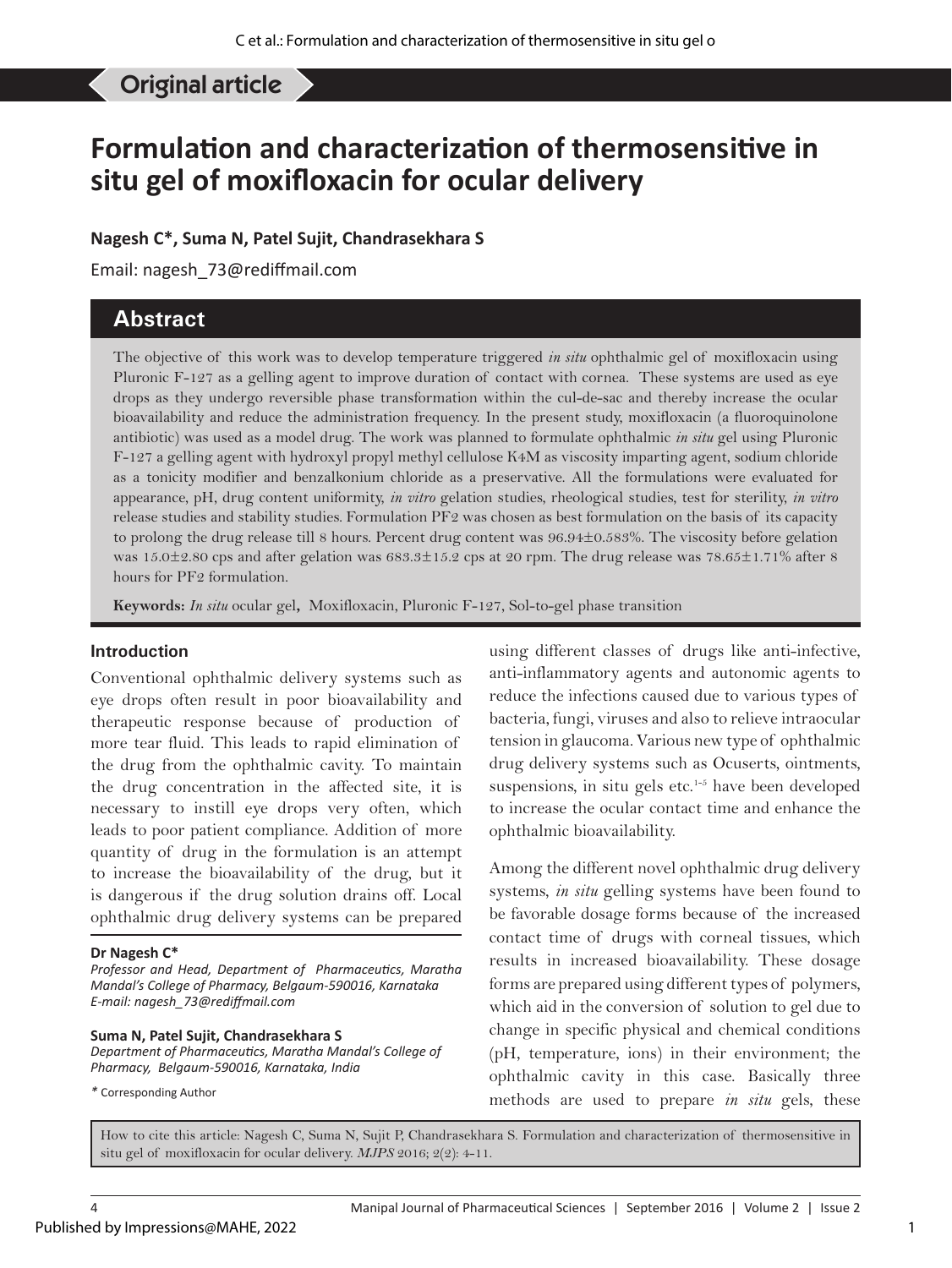are: a) pH triggered systems (e.g. poly acrylic acid, cellulose acetate hydrogen phthalate latex, pseudolatexes), b) Temperature sensitive systems (e.g. pluronics, cellulose derivatives, xyloglucans) and c) Ion-activated systems (e.g. alginates, gallen gum, carrageenan and gellan gum).<sup>2</sup>

In the present study the method selected to prepare *in situ* gel was temperature sensitive gelation using commonly used polymer i.e. pluronic F-127, an environment-sensitive polymer. These preparations are able to increase or decrease its volume due to change in the temperature of the environment.<sup>3</sup>

Pluronic F-127 (PF-127), a thermosensitive polymer, consists of a mixture of polyoxy ethylene units (70%) and polyoxy propylene units (30%). These are liquid at low temperature i.e. below its low critical solution temperature (LCST) and get converted into gel when temperature increases i.e. above LCST. The aqueous solution of Pluronic F-127 (15% or more) is low viscous solution at temperature less than 4° C and gelation occurs when temperature increases i.e. at around 23°C. This phase conversion is reversible. That is to say at lower temperature, the preparation is in liquid state, which makes delivery to the ophthalmic cavity easy and accurate quantity can be delivered. Above this transition temperature, the solution becomes gel and is difficult to administer. The rise in the temperature alters the hydration capacity around the hydrophobic units, which in turn induces more interactions between the units.<sup>6-7</sup>

The purpose of the intended work was to develop temperature sensitive *in situ* ophthalmic gel of moxifloxacin. Moxifloxacin, a broad spectrum antibacterial agent acts against gram-negative and anaerobic bacteria responsible for ocular infections. It acts by inhibiting the synthesis of enzyme DNA topoisomerases and DNA gyrase, which in turn inhibits DNA synthesis.3 Melting point of moxifloxacin is 238-242°C; it is soluble in water, ethanol, acetone and 2-proponolol. It has a biological half-life of 12 hours. Moxifloxacin is well absorbed in gastro-intestinal (GI) tract with high volumes of distribution and penetrates intracellularly. Approximately 52% of oral or intravenous dose is metabolized via glucuronide and sulphate conjugation.

# **Materials and Methods Materials**

Moxifloxacin was obtained as a gift sample from Centaur Pharma Pvt. Ltd., Goa, India. Pluronic F 127 was obtained from BASF Ltd., Mumbai, India. Other chemicals and reagents used in the study were of AR grade. Equipment used in the study are UV-Visible spectrometer (Shimadzu Corporation, Japan), IR-spectrometer (Shimadzu Corporation, Japan), Brookfield viscometer (Brookfield Engineering Inc., USA), locally fabricated diffusion cells, hot plate with magnetic stirrer (Remi Equipment, Mumbai), stability chambers (Thermo labs, Mumbai), melting point apparatus (Remi Equipment, Mumbai).

# **Methods**

### **1. Preformulation studies**

Preformulation testing is the first step in development of dosage forms. Following tests were performed to identify and assess the purity and compatibility of the drug and non-drug components used in the formulations.

- **Determination of melting point:** Melting point of moxifloxacin was determined by melting point test apparatus.
- **Compatibility studies:** To check the drugpolymer compatibility, Fourier transform infrared spectrometer (IR spectrophotometer) was used.<sup>8-10</sup>

# **2. Method of preparation**

Pluronic F-127 *in situ* gel was prepared by the cold method. Required quantity of Pluronic F-127 and HPMC K4M (0.5 % w/v) was slowly added to the cold acetate buffer (pH 6.5) which contains 0.5% moxifloxacin and the contents were stirred constantly using temperature controlled magnetic stirrer. The prepared solution was stored in a refrigerator for about a day with occasional stirring until clear solution was formed. To the above solution 1% sodium chloride and 0.02% benzalkonium chloride were added. Acetate buffer (pH 6.5) was then added to make the volume up to 100 ml.<sup>12-14</sup> Different formulations were prepared as per Table 1.

2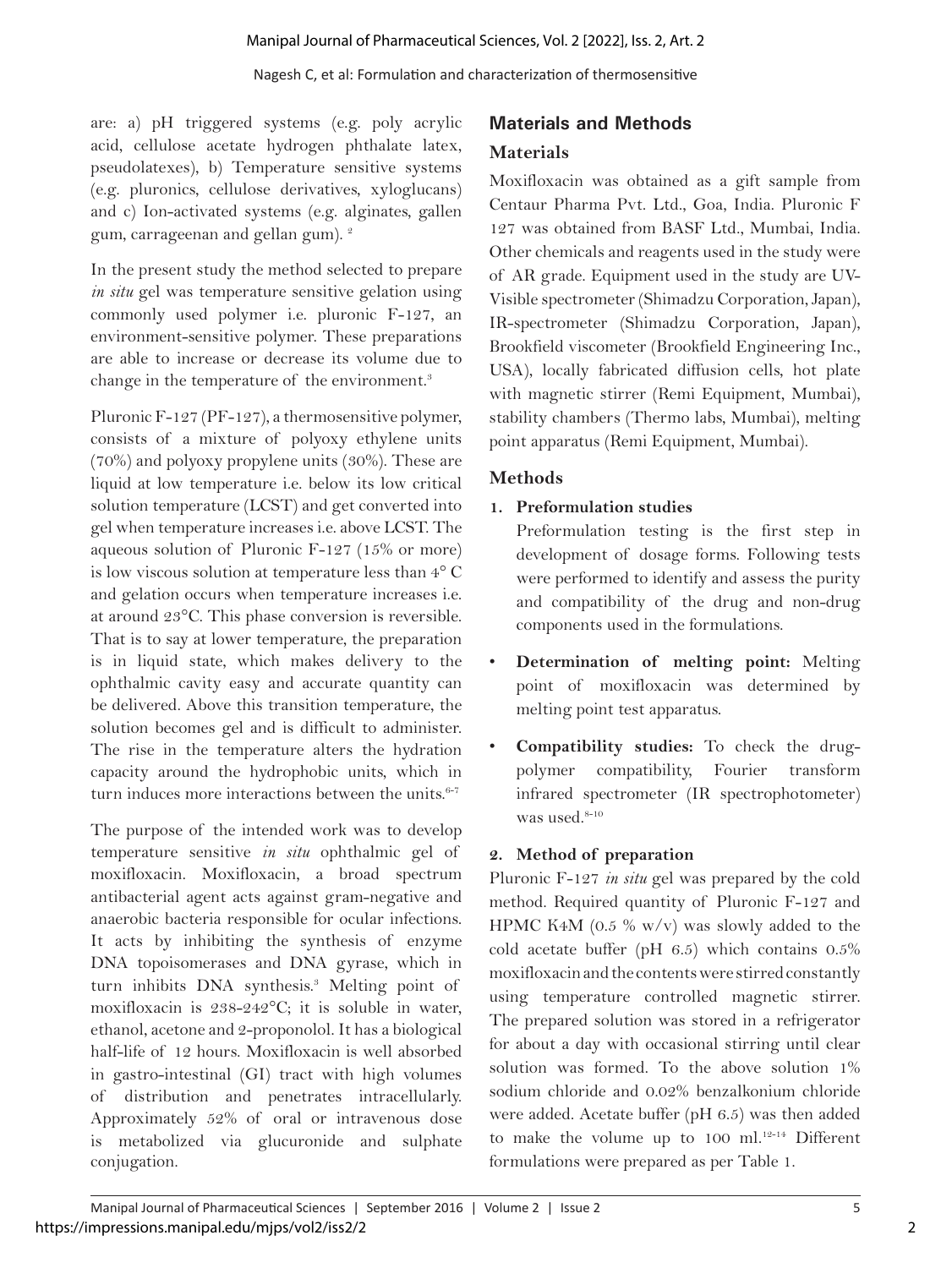#### C et al.: Formulation and characterization of thermosensitive in situ gel o

Nagesh C, et al: Formulation and characterization of thermosensitive

| SI. No. | <b>Formulation code</b> | <b>Moxifloxacin</b><br>$(%$ (% w/v)                 | <b>Pluronic F 127</b><br>(% | HPMC $K_{a}M$<br>$(\% w/v)$ | <b>Sodium</b><br>chloride<br>(% | <b>Benzalkonium</b><br>chloride<br>(% |
|---------|-------------------------|-----------------------------------------------------|-----------------------------|-----------------------------|---------------------------------|---------------------------------------|
| 1.      | PF <sub>1</sub>         | 0.5                                                 | 16                          | 0.5                         | 1.0                             | 0.02                                  |
| 2.      | PF <sub>2</sub>         | 0.5                                                 | 18                          | 0.5                         | 1.0                             | 0.02                                  |
| 3.      | PF <sub>3</sub>         | 0.5                                                 | 20                          | 0.5                         | 1.0                             | 0.02                                  |
| 4.      | PF <sub>4</sub>         | 0.5                                                 | 22                          | 0.5                         | 1.0                             | 0.02                                  |
| 5.      | PF <sub>5</sub>         | 0.5                                                 | 25                          | 0.5                         | 1.0                             | 0.02                                  |
|         |                         | Apotato buffer (pHCF) Quantity sufficient to 100 ml |                             |                             |                                 |                                       |

#### **Table 1: Composition of formulations**

Acetate buffer (pH 6.5) - Quantity sufficient to 100 ml

#### **3.Evaluation prepared in situ gel**

- • **Appearance:** Prepared formulations were tested for clarity by observing under highly illuminated white and dark backgrounds.<sup>11</sup>
- • **pH:** The pH of the developed formulations were determined using digital pH meter.<sup>12</sup>
- • **Drug content:** One ml of the preparation was diluted to 100 ml with pH 7.4 phosphate buffer solution. From the above solution 1 ml was withdrawn and diluted to 10 ml with pH 7.4 phosphate buffer. Concentration of moxifloxacin in all formulations was determined at 296nm using UV spectrophotometer.<sup>12-14</sup>
- **In vitro gelation studies:** This was determined by taking one drop of the preparation in a test tube which contains 2 ml of freshly prepared simulated tear fluid (STF). STF contained 0.670 gm of sodium chloride, 0.200 gm of sodium bicarbonate, 0.008 gm of calcium chloride 2H2O and purified water up to 100 ml. Temperature was maintained at 37 °C and time taken to form the gel and the gel to get dissolved was noted.14-15 The results of pH, drug content and gelation studies are given in Table 2.
- • **Rheological studies:** The study was performed using Brookfield viscometer and angular velocity was increased slowly from 0.5 to 50 rpm using spindle No. 62. The hierarchy of angular velocity was reversed and the mean dial reading was used to calculate the viscosity. Then the preparation was allowed to form gel in presence of STF and then again the viscosity determination was done. The temperature was maintained at 37±0.1°C.11,16 The results of rheological studies before and after gelation are given in Tables 3 and 4. The rheograms of all the formulations are represented in figures  $1 \& 2$



Figure 1. Rheograph of all formulations (Before gelation)

**Test for sterility:** The sterility test was performed as per Indian Pharmacopoeia (IP). The test liquid was

| Sr.<br>No. | <b>Formulations</b> | Appearance     | рH               | <b>Drug content</b><br>$(\%)$ | <b>Gelation</b><br>studies | <b>Gelation</b><br>temperature.<br>(°C) |
|------------|---------------------|----------------|------------------|-------------------------------|----------------------------|-----------------------------------------|
| 1.         | $PF_1$              | Clear solution | $6.78 \pm 0.025$ | 96.49±0.515                   | $^{++}$                    | 36.23±0.450                             |
| 2.         | PF <sub>2</sub>     | Clear solution | $6.83 \pm 0.035$ | 96.94±0.583                   | $^{+++}$                   | 33.66±0.450                             |
| 3.         | PF <sub>3</sub>     | Clear solution | $6.70 \pm 0.025$ | 96.94±0.675                   | $^{+++}$                   | 32.76±0.351                             |
| 4.         | PF <sub>4</sub>     | Clear solution | $6.61 \pm 0.030$ | 96.49±0.515                   | $^{+++}$                   | 28.63±0.351                             |
| 5.         | $PF_{5}$            | Clear solution | 6.87±0.026       | 96.72±0.513                   | $^{+++}$                   | 26.23±0.450                             |

**Table 2: Appearance, pH, drug content and gelation studies data for all formulations.**

The values presented are mean ±SD of 3 determinations.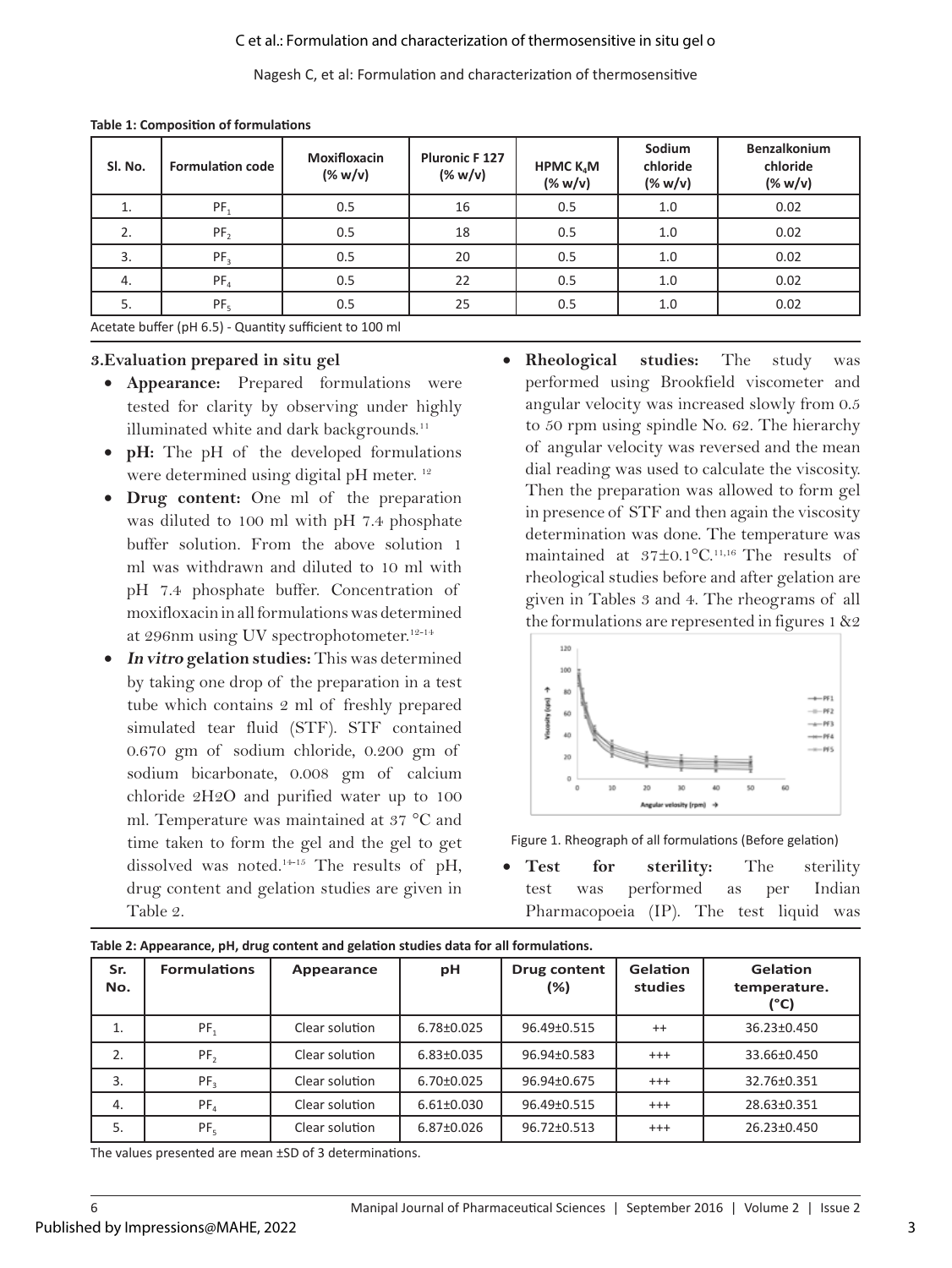#### Manipal Journal of Pharmaceutical Sciences, Vol. 2 [2022], Iss. 2, Art. 2

#### Nagesh C, et al: Formulation and characterization of thermosensitive

| Sr. No. | <b>Angular velocity</b> |                 |                 |                 |                 |                 |
|---------|-------------------------|-----------------|-----------------|-----------------|-----------------|-----------------|
|         | (rpm)                   | $PF_1$          | PF <sub>2</sub> | PF <sub>3</sub> | $PF_a$          | PF <sub>5</sub> |
| 1.      | 0.5                     | 88.1±2.80       | $90.3 \pm 2.70$ | $92.5 \pm 3.25$ | 94.3±2.80       | 97.6±3.05       |
| 2.      | 1.5                     | 71.3±3.15       | 73.3±3.35       | 75.1±2.75       | 77.0±2.75       | $80.3 \pm 2.70$ |
| 3.      | 2.5                     | 57.7±2.29       | $60.1 \pm 2.80$ | $62.2 \pm 3.10$ | 64.1±2.70       | $67.1 \pm 2.80$ |
| 4.      | 5.0                     | 37.0±2.20       | 39.0±2.90       | 41.4±2.95       | $43.3 \pm 2.85$ | $46.1 \pm 2.65$ |
| 5.      | 10.0                    | $23.1 \pm 2.85$ | $25.3 \pm 2.85$ | 27.6±3.05       | $29.4 \pm 2.90$ | 32.4±2.85       |
| 6.      | 20.0                    | 13.5±2.70       | 15.0±2.80       | $17.3 \pm 2.85$ | $19.3 \pm 2.80$ | $22.1 \pm 2.75$ |
| 7.      | 30.0                    | $10.1 \pm 2.75$ | 12.4±2.95       | 14.1±2.80       | $16.1 \pm 2.85$ | $19.3 \pm 2.90$ |
| 8.      | 40.0                    | $9.1 \pm 2.61$  | $11.4 \pm 3.20$ | $13.3 \pm 3.15$ | $15.5 \pm 2.70$ | 17.9±2.80       |
| 9.      | 50.0                    | $8.5 \pm 2.65$  | $10.7 \pm 2.75$ | 12.7±3.10       | 14.6±2.75       | 17.6±2.70       |

**Table 3: Rheological profiles of all formulations (Before gelation)**

The values presented are mean ±SD of 3 determinations.

| Table 4: Rheological profile of all formulations (After gelation) |  |
|-------------------------------------------------------------------|--|
|-------------------------------------------------------------------|--|

| Sr. No. | Angular velocity | Viscosity (cps) |                  |                 |                 |             |  |
|---------|------------------|-----------------|------------------|-----------------|-----------------|-------------|--|
|         | (rpm)            | $PF_1$          | PF,              | PF <sub>3</sub> | PF <sub>A</sub> | $PF_{5}$    |  |
| 1.      | 0.5              | 1536.6±11.5     | 1573.3±15.2      | 1603.3±5.77     | 1646.6±5.77     | 1700.0±10.0 |  |
| 2.      | 1.5              | 1356.6±5.77     | 1396.6±5.77      | 1443.3±15.2     | 1480.0±10.0     | 1586.6±5.77 |  |
| 3.      | 2.5              | 1266.6±15.2     | 1310.0±10.0      | 1333.3±20.8     | 1376.6±15.2     | 1426.6±15.2 |  |
| 4.      | 5.0              | 1160.0±10.0     | 1223.3±15.2      | 1250.0±10.0     | 1286.6±5.77     | 1340.0±10.0 |  |
| 5.      | 10.0             | 853.3±5.77      | $900.0 \pm 20.0$ | 933.3±5.77      | 980.0±10.0      | 1026.6±5.77 |  |
| 6.      | 20.0             | 620.0±20.0      | 683.3±15.2       | 706.6±15.2      | 756.6±5.77      | 813.3±15.2  |  |
| 7.      | 30.0             | 546.6±15.2      | $600.0 \pm 10.0$ | 640.0±10.0      | 683.3±15.2      | 730.0±20.0  |  |
| 8.      | 40.0             | 473.3±5.77      | 503.3±5.77       | 546.6±5.77      | 590.0±10.0      | 636.6±5.77  |  |
| 9.      | 50.0             | 390.0±10.0      | 433.3±15.2       | 473.3±15.2      | 506.6±5.77      | 560.0±10.0  |  |

The values presented are mean ±SD of 3 determinations.



Figure 2. Rheograph of all formulations (After gelation)

aseptically transferred to fluid thioglycolate medium (20 ml) and soybean casein digest medium (20 ml) separately. The inoculated media were incubated for not less than 14 days at 30°C to 35°C for fluid thioglycolate medium and 14 days at 20°C to 25°C for soybean casein digest media.<sup>12-16</sup>





• **In vitro drug release studies:** The solution to be tested (1 ml) was transferred to donor compartment. This compartment was placed over lower compartment. In between donor and receptor compartment dialysis membrane (HIMEDIA Dialysis membrane-70) was fixed.

4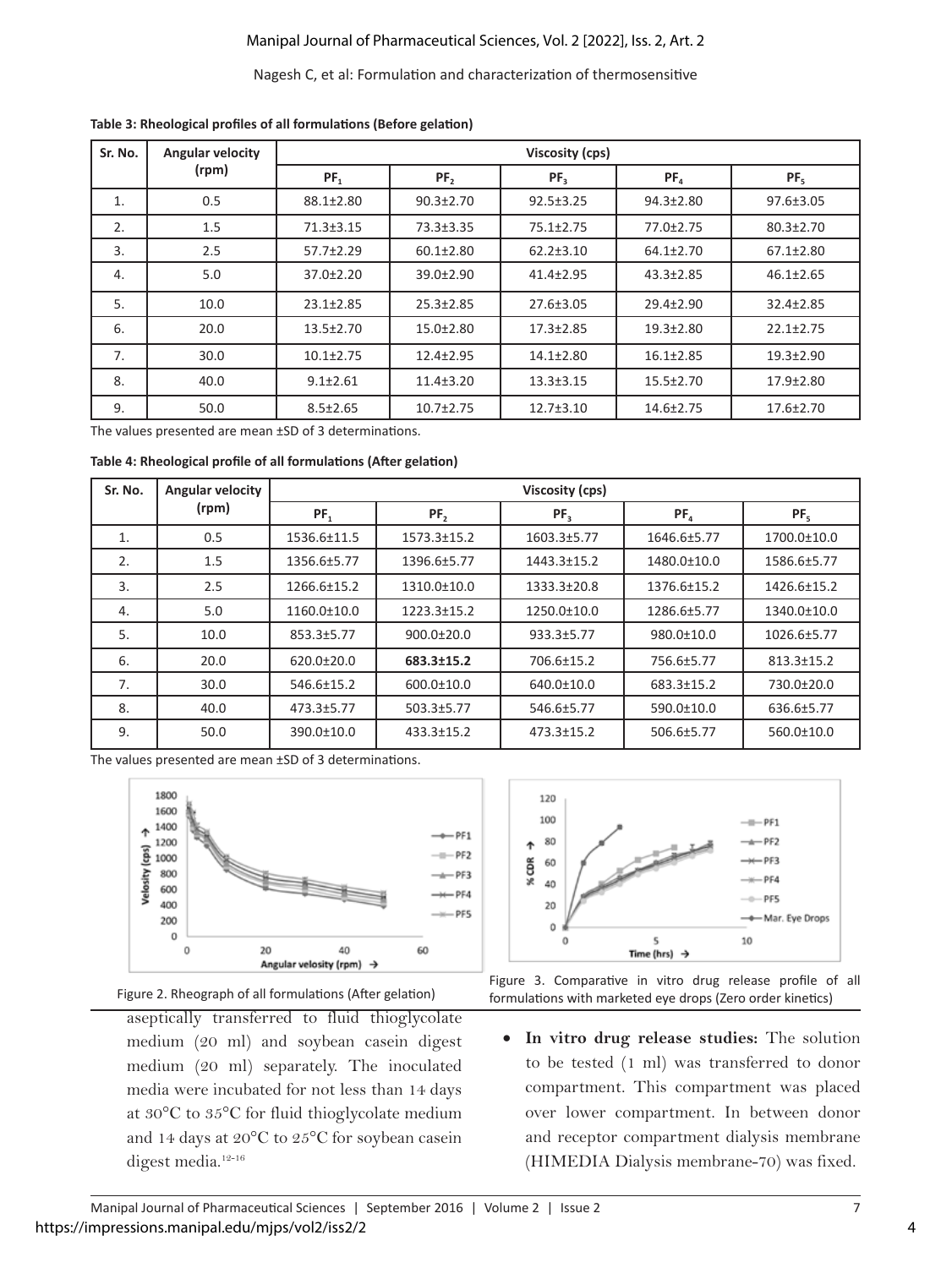Nagesh C, et al: Formulation and characterization of thermosensitive

| Sr. No. | <b>Time</b>    | Cumulative percentage release in simulated tear fluid (STF) (%) |                  |                 |            |            |  |  |
|---------|----------------|-----------------------------------------------------------------|------------------|-----------------|------------|------------|--|--|
|         | (hours)        | $PF_1$                                                          | PF,              | PF <sub>3</sub> | $PF_a$     | $PF_{5}$   |  |  |
| 1.      | $\Omega$       | $\Omega$                                                        | $\Omega$         | 0               | 0          | $\Omega$   |  |  |
| 2.      |                | 27.20±0.97                                                      | 29.46±0.99       | 27.17±1.06      | 25.49±0.68 | 24.48±0.91 |  |  |
| 3.      | 2              | 40.52±1.27                                                      | 38.33±1.14       | 36.46±1.25      | 34.78±0.82 | 32.69±1.07 |  |  |
| 4.      | 3              | 52.76±1.46                                                      | 46.75±1.25       | 44.39±1.39      | 42.46±0.88 | 40.44±1.23 |  |  |
| 5.      | 4              | 62.98±1.68                                                      | 53.44±1.34       | 52.86±1.54      | 51.31±0.96 | 49.43±1.33 |  |  |
| 6.      | 5              | 68.89±1.78                                                      | $60.52 \pm 1.43$ | 58.61±1.64      | 57.03±1.00 | 54.91±1.42 |  |  |
| 7.      | 6              | 74.59±1.80                                                      | 67.29±1.52       | 64.91±1.75      | 62.62±1.09 | 60.36±1.54 |  |  |
| 8.      | $\overline{7}$ |                                                                 | 73.74±1.61       | 70.66±1.85      | 68.63±1.10 | 66.57±1.60 |  |  |
| 9.      | 8              |                                                                 | 78.65±1.71       | 75.79±1.94      | 73.25±1.08 | 71.60±1.73 |  |  |

**Table 5: In vitro drug release profile of pluronic F 127 formulations**

The values presented are mean ±SD of 3 determinations

| Sr. No. | <b>Time</b><br>(hours) | Cumulative percentage release in<br>simulated tear fluid (STF) (%) |  |  |  |
|---------|------------------------|--------------------------------------------------------------------|--|--|--|
|         |                        | <b>Marketed eye drops</b>                                          |  |  |  |
| 1.      |                        |                                                                    |  |  |  |
| 2.      |                        | 60.11±1.86                                                         |  |  |  |
| 3.      |                        | 78.54±1.79                                                         |  |  |  |
|         |                        | 93.49±0.74                                                         |  |  |  |

The values presented are mean ±SD of 3 determinations









Temperature was maintained at 37±0.1°C and other conditions such as rotation of bead at 50 rpm was maintained. At regular intervals of

time, 1 ml of aliquot was withdrawn, suitably diluted and amount of moxifloxacin present at each time interval was calculated by using UV spectrophotometer at 296 nm.10-12, 14-17 The cumulative drug release is given in Tables 5 and 6. Release kinetics data is given in Table 5. The various drug release models are represented in the figures 3, 4, 5 and 8.

**Stabilities studies:** The best formulation was subjected to stability studies at humidity condition at 75±5%, ambient temperature 40±2°C for a period of three months. The samples were collected at periodic interval of 0 days, 30 days, 60 days and 90 days and were evaluated for appearance, content uniformity and in vitro drug release studies.<sup>18-19</sup>

#### **Results and Discussion**

The characterization studies on the properties of *in situ* gels have been performed to investigate whether the *in situ* gel would be advantageous to the conventional ophthalmic drops. The *in situ* gel was prepared by using varying concentration of temperature sensitive polymer i.e. PF-127. All the preparations were characterized for various evaluation tests.

Melting point of moxifloxacin was found to be 239°C. IR peaks of moxifloxacin were observed to be 1039, 1712, 3471 and 3533 respectively for different functional groups such as C-F, C=O, N-H and -OH. These results indicated that the received drug sample was pure, as the observed frequencies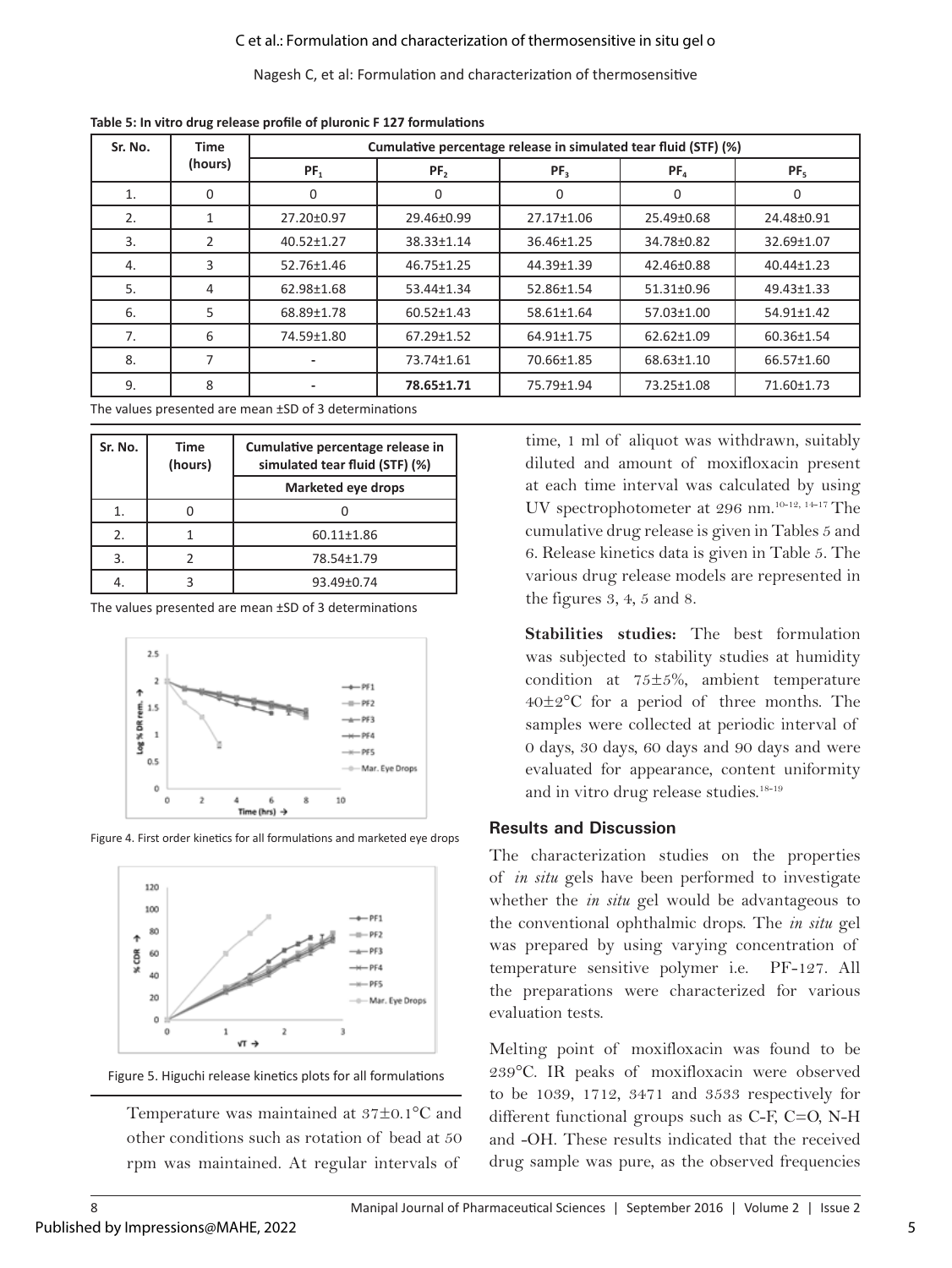#### Nagesh C, et al: Formulation and characterization of thermosensitive

are within the range of reported one. Compatibility study was carried out IR frequencies are compared with other agents used in the formulations. The results of compatibility studies indicated that there was no interaction between contents of the formulation. IR spectra are shown in figures 6 and 7.



Figure 6. FTIR spectra of moxifloxacin





The results of sterility test indicated that all formulations were found to be sterile as there was

| Table 7: Mathematical kinetic models of formulations |  |  |  |
|------------------------------------------------------|--|--|--|
|                                                      |  |  |  |

no sign of appearance of turbidity and hence no evidence of microbial contamination. The drug content uniformity data has shown that all the formulations were found to be uniform in content. Gelation study was performed to explain gelling capacity. Gelling capacity of all formulations were designated as  $+$  (gel formation takes after few minutes and disperse rapidly),  $++$  (immediate gel formation, remains undispersed for few hours) and +++ (immediate gel formation, the gel was remains for extend time). Gelation temperature of formulations was found to be in the range between 26.23±0.450°C to 36.23±0.450°C. The results of gelling capacity and gelation temperature indicates that all the formulations convert sol to gel when it is exposed to a favorable environment The results of all these parameters was recorded in Table 2.

The results of rheological study of prepared *in situ* gel confirms that viscosity decreases with increase in angular velocity. The angular velocity and viscosity before and after gelation was tabulated in Tables 3 and 4, the corresponding rheograms are given in Figures 1 and 2. Results indicated that all formulations are having an optimum viscosity and all formulations were pourable at normal conditions.

The drug release data obtained for all the formulations and marketed eye drops are shown in Tables 5 and 6, respectively. The cumulative percent drug release of all formulations were 74.59±1.80% for PF1 after 6 hours and 78.65±1.71%, 75.79±1.94%, 73.25±1.08% and 71.60±1.73% for PF2, PF3, PF4 and PF5 respectively after eight hours. Zero order, first order, Higuchi and Korsmeyer Peppas graphs are given in figures 3 to 8. The results of regression analysis clearly indicated that all the formulations follow diffusion mechanism with

| Sr. No. | <b>Formulations</b> | <b>Mathematical models (kinetics)</b> |                                     |       |                        |       |  |
|---------|---------------------|---------------------------------------|-------------------------------------|-------|------------------------|-------|--|
|         |                     | Zero order                            | Higuchi model<br><b>First order</b> |       | Korsmeyer Peppas model |       |  |
|         |                     | (R)                                   | (R)                                 | (R)   | (n)                    | (R)   |  |
| ⊥.      | $PF_1$              | 0.930                                 | 0.994                               | 0.997 | 0.574                  | 0.996 |  |
| 2.      | PF <sub>2</sub>     | 0.933                                 | 0.990                               | 0.992 | 0.525                  | 0.991 |  |
| 3.      | PF <sub>3</sub>     | 0.924                                 | 0.990                               | 0.998 | 0.542                  | 0.996 |  |
| 4.      | PF <sub>A</sub>     | 0.928                                 | 0.991                               | 0.998 | 0.516                  | 0.997 |  |
| 5.      | PF <sub>5</sub>     | 0.936                                 | 0.991                               | 0.997 | 0.526                  | 0.994 |  |

Manipal Journal of Pharmaceutical Sciences | September 2016 | Volume 2 | Issue 2 9 https://impressions.manipal.edu/mjps/vol2/iss2/2

6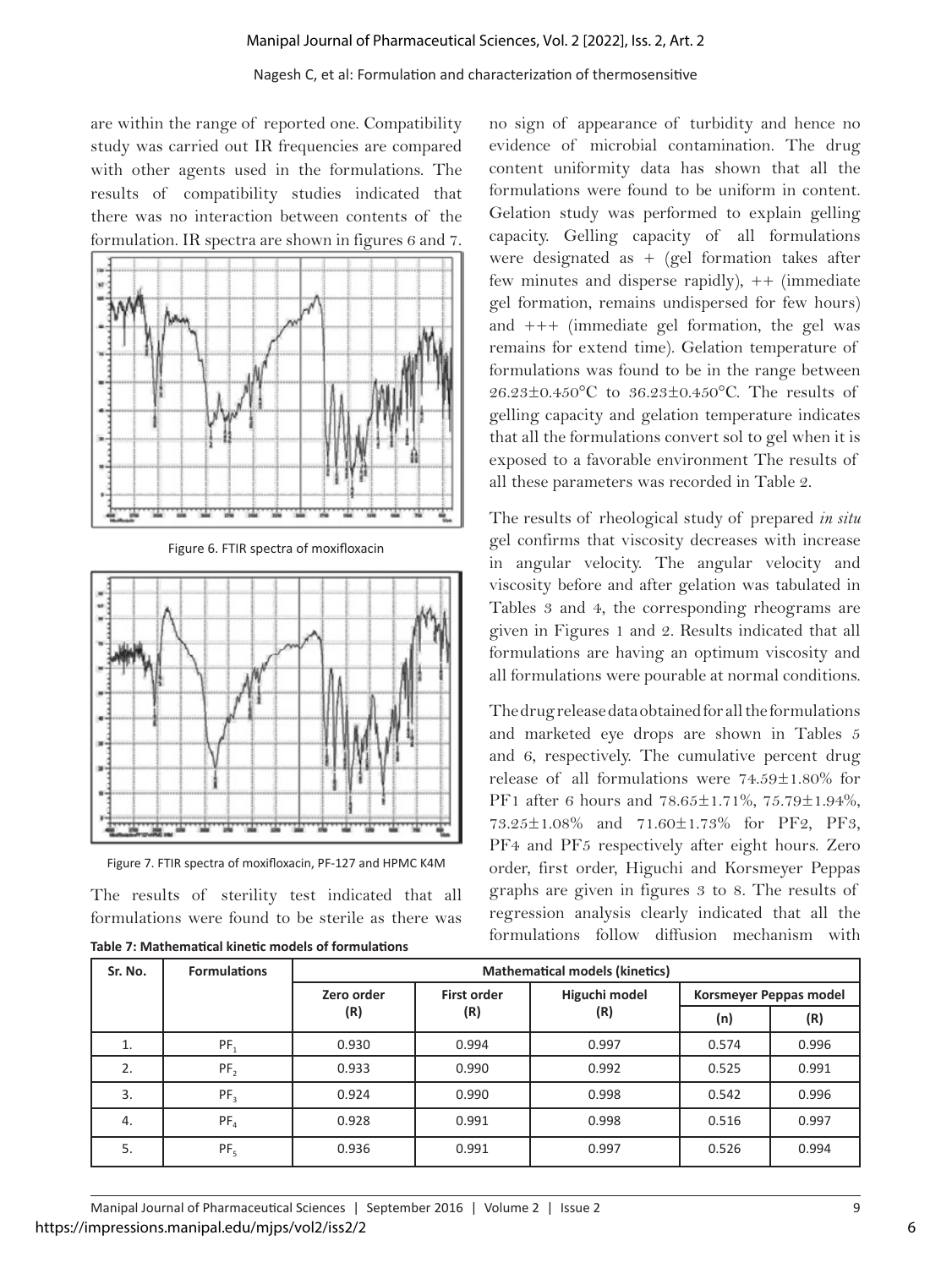highest R value for Higuchi curve. Further, all formulations followed first order kinetics, since R value of first order for all the prepared formulations was found to be near one. This confirms the release of medicament from matrix depends upon the concentration of drug. From the result of all parameters i.e. drug content, gelation temperature, and drug release studies for all formulation, PF2 was coined as best formulation which has shown highest drug release up to eight hours. Hence, PF2 formulation was chosen for stability studies.



Figure 8. Korsmeyer Peppas (log-log) plots for all formulations

| Table 8. Korsmeyer Peppas (log-log) plots for all formulations |  |  |  |  |  |  |  |  |
|----------------------------------------------------------------|--|--|--|--|--|--|--|--|
|----------------------------------------------------------------|--|--|--|--|--|--|--|--|

| Sr. No. | <b>Time</b><br>(Days) | Appearance     | Drug content<br>(%) | % CDR<br>after 8 <sup>th</sup><br>hours |
|---------|-----------------------|----------------|---------------------|-----------------------------------------|
| 1.      | 0                     | Clear solution | 96.85               | 78.57                                   |
| 2.      | 30                    | Clear solution | 96.05               | 77.31                                   |
| 3.      | 60                    | Clear solution | 95.15               | 76.13                                   |
| 4.      | 90                    | Clear solution | 94.55               | 74.87                                   |

Stability study was conducted for PF2 formulation for three months. The results of stability study are recorded in Table 8. Results of stability study revealed that there was slight decrease in drug content and this may be because of slight degradation of drug at elevated temperature.

# **Conclusions**

In the present work, an attempt was made to develop *in situ* gel of moxifloxacin with temperature sensitive polymer. IR spectroscopy studies revealed that drug and excipients were compatible with each other. Preparations were found to be clear and pH and drug content of all the preparations were found within the acceptable ranges. Formulation PF1 remained in gel form for a few hours. All formulations showed optimum viscosity. They were pourable at normal

conditions and viscosity increased after contact with STF. These formulations showed pseudoplastic flow behavior. The results of sterility test confirmed that all the formulations were sterile. Formulation PF2 was found to show prolonged drug release for a period of eight hours. The formulations were found to be stable in stability studies. Further detailed investigations are needed to establish *in vitro–in vivo* correlation to prove the bioavailability of prepared formulations.

### **Acknowledgement**

Authors are thankful to Management and Principal, Maratha Mandal's College of Pharmacy, Belgaum for providing facilities to carry out this research work. Authors are also thankful to Mr A S Khandepalkar of Centaur Pharmaceuticals Pvt Ltd, Goa, India for providing gift sample of drug moxifloxacin and BASF Ltd., Thane, India for providing Pluronic F127.

### **Reference**

- 1. Darwhekar G, Jain P, Jain DK, Agrawal G. Development and optimization of dorzolamide Hydrochloride and Timolol Maleate *in situ* gel for Glaucoma treatment. Asian Journal of Pharm Ana 2011:1(04);93-97
- 2. Rathore KS, Nema RK, Sisodia SS. Timolol maleate a gold standard drug in glaucoma used as ocular films and inserts: an overview. International Journal Pharma Sci Review and Res 2010; 03(01):23-9.
- 3. Nagesh C, Chandrashekar S, Patel S, Karigar A, Sunil A, Suma N. Ion sensitive *in situ* gel for sustained ophthalmic delivery of moxifloxacin: Design and Characterization. Universal Journal of pharmacy 2015; 04(05):12-19
- 4. Cao Y, Zhang C, Shen W, Cheng Z, Yu LL, Ping Q. Poly(N-isopropylacrylamide)–chitosan as thermosensitive *in situ* gel-forming system for ocular drug delivery. J Control Release. 2007; 120 (3):186–94.
- 5. Madan M, Bajaj A, Lewis S, Udupa N, Baig JA. *In situ* forming polymeric drug delivery systems. Indian J Pharm Sci 20009;71 (3): 242-51.
- 6. Yeole PG, Dhanalakshmi Iyer. Thermosensitive *in situ* gel of timolol maleate for the treatment of open angle glaucoma. Research Journal